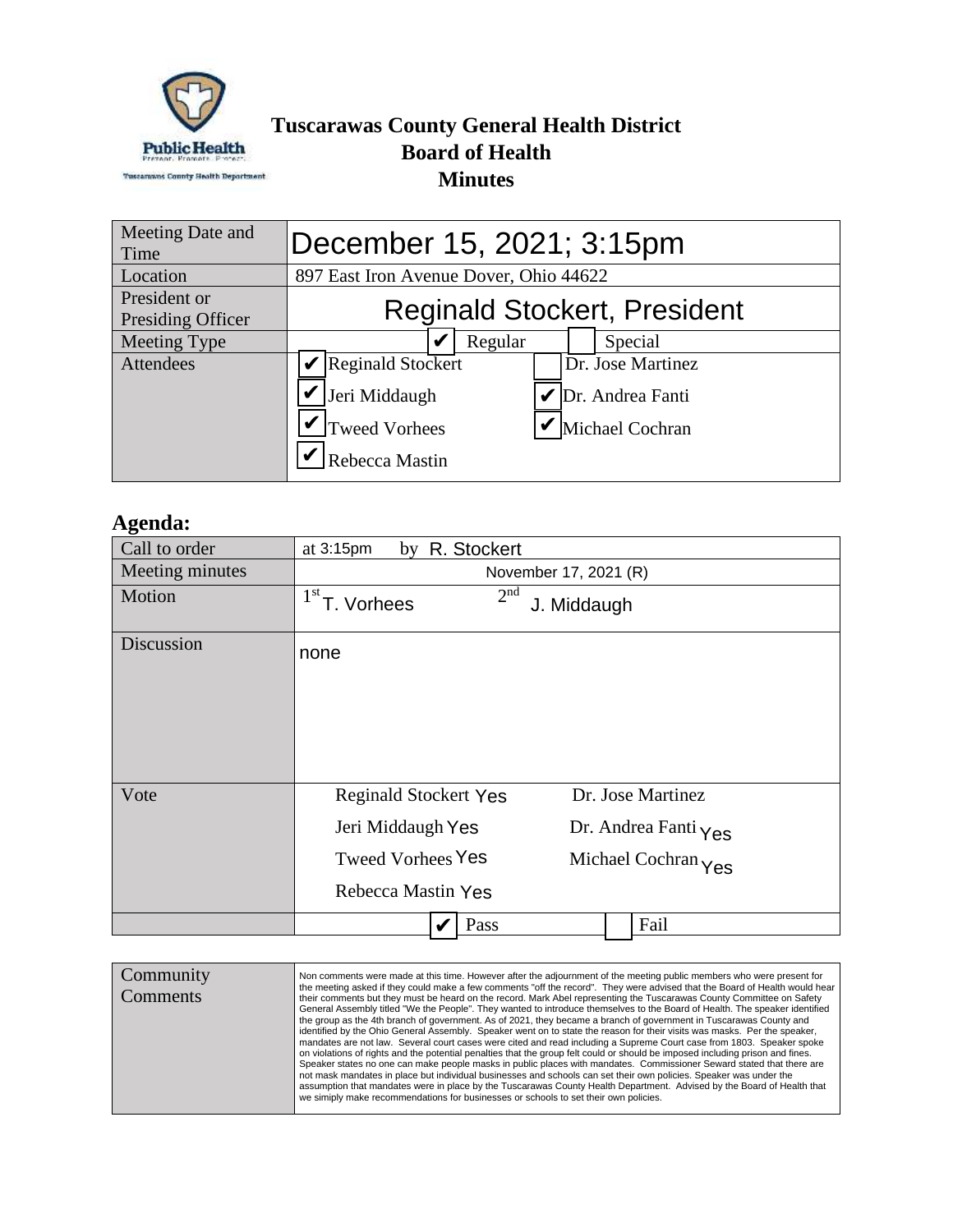| Vouchers and<br><b>Monthly Financials</b> | November 2021                                              |      |                 |                                                          |
|-------------------------------------------|------------------------------------------------------------|------|-----------------|----------------------------------------------------------|
| Motion                                    | $1st$ A. Fanti                                             |      | 2 <sup>nd</sup> | J. Middaugh                                              |
| Discussion                                | financial as reported in the Health Commissioner's report. |      |                 | Health Commissioner presented the summary of the monthly |
| Vote                                      | Reginald Stockert Yes                                      |      |                 | Dr. Jose Martinez                                        |
|                                           | Jeri Middaugh Yes                                          |      |                 | Dr. Andrea Fanti Yes                                     |
|                                           | <b>Tweed Vorhees Yes</b>                                   |      |                 | Michael Cochran $\gamma$ es                              |
|                                           | Rebecca Mastin Yes                                         |      |                 |                                                          |
|                                           |                                                            | Pass |                 | Fail                                                     |

| Health<br>Commissioner's<br>Report | See attached. |
|------------------------------------|---------------|
|                                    |               |
|                                    |               |
|                                    |               |
|                                    |               |
|                                    |               |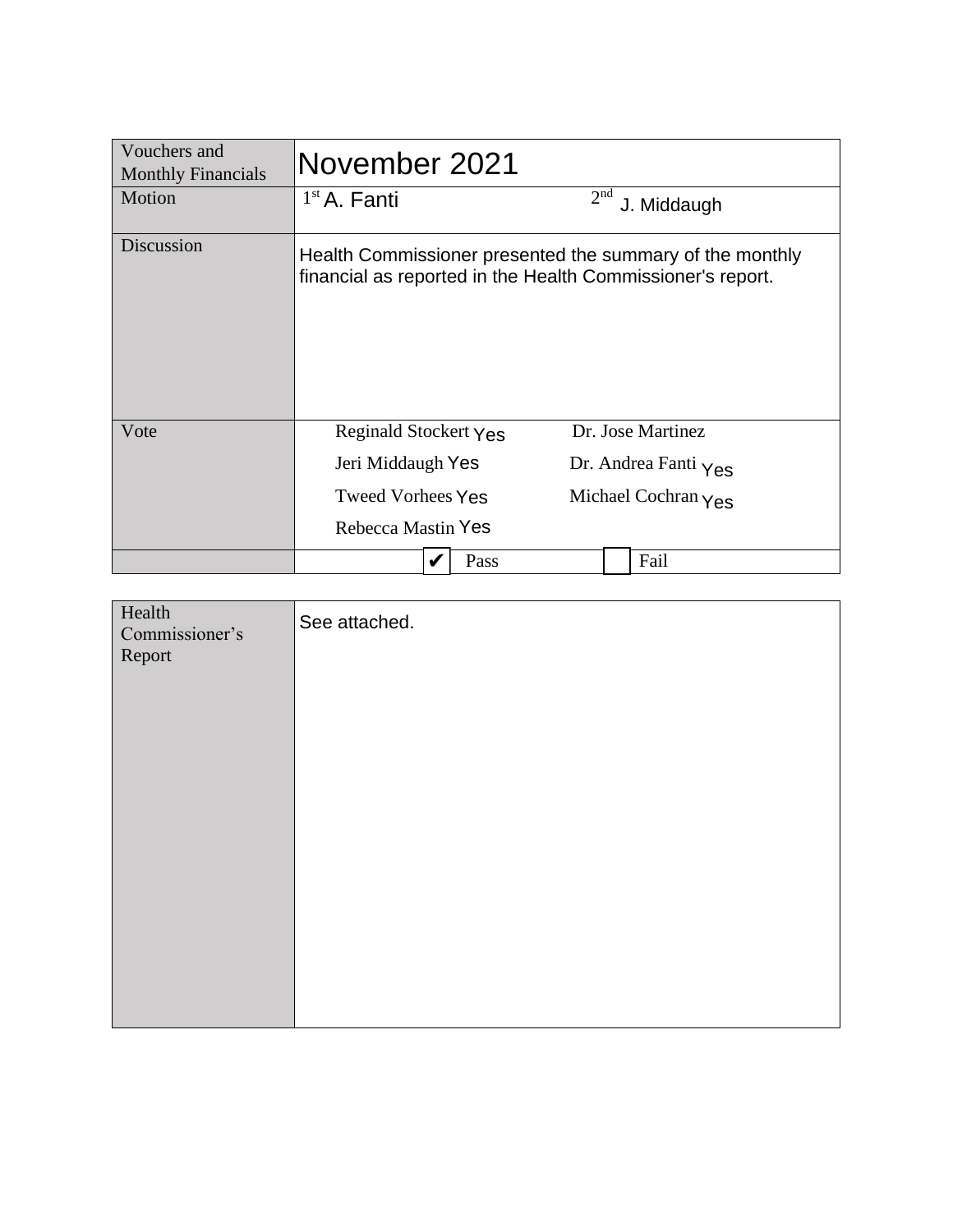| <b>Business Type</b> | <b>Old Business</b><br><b>New Business</b>                                                                                                                |
|----------------------|-----------------------------------------------------------------------------------------------------------------------------------------------------------|
| Agenda Item          | 2021-58 Environmental Health Fees                                                                                                                         |
| Motion               | 2 <sup>nd</sup><br>$1st$ M. Cochran<br>A. Fanti                                                                                                           |
| Discussion           | 3rd and final reading and adoption of fees                                                                                                                |
| Vote                 | Dr. Jose Martinez<br>Reginald Stockert Yes<br>Jeri Middaugh Yes<br>Dr. Andrea Fanti Yes<br>Michael Cochran Yes<br>Tweed Vorhees Yes<br>Rebecca Mastin Yes |
|                      | Fail<br>Pass                                                                                                                                              |

| <b>Business Type</b> | <b>Old Business</b>                                                  | New Business                                       |
|----------------------|----------------------------------------------------------------------|----------------------------------------------------|
| Agenda Item          |                                                                      | Post & Hire part time Certified Nurse Practitioner |
| Motion               | 2 <sup>nd</sup><br>1 <sup>st</sup><br>T. Vorhees                     | <b>B.Mastin</b>                                    |
| Discussion           | Potential candidate has been identified for part-time<br>employment. |                                                    |
| Vote                 | Reginald Stockert Yes                                                | Dr. Jose Martinez                                  |
|                      | Jeri Middaugh $\gamma_{\text{BS}}$                                   | Dr. Andrea Fanti $\gamma_{\text{ES}}$              |
|                      | <b>Tweed Vorhees Yes</b>                                             | Michael Cochran Yes                                |
|                      | Rebecca Mastin Yes                                                   |                                                    |
|                      | Pass                                                                 | Fail                                               |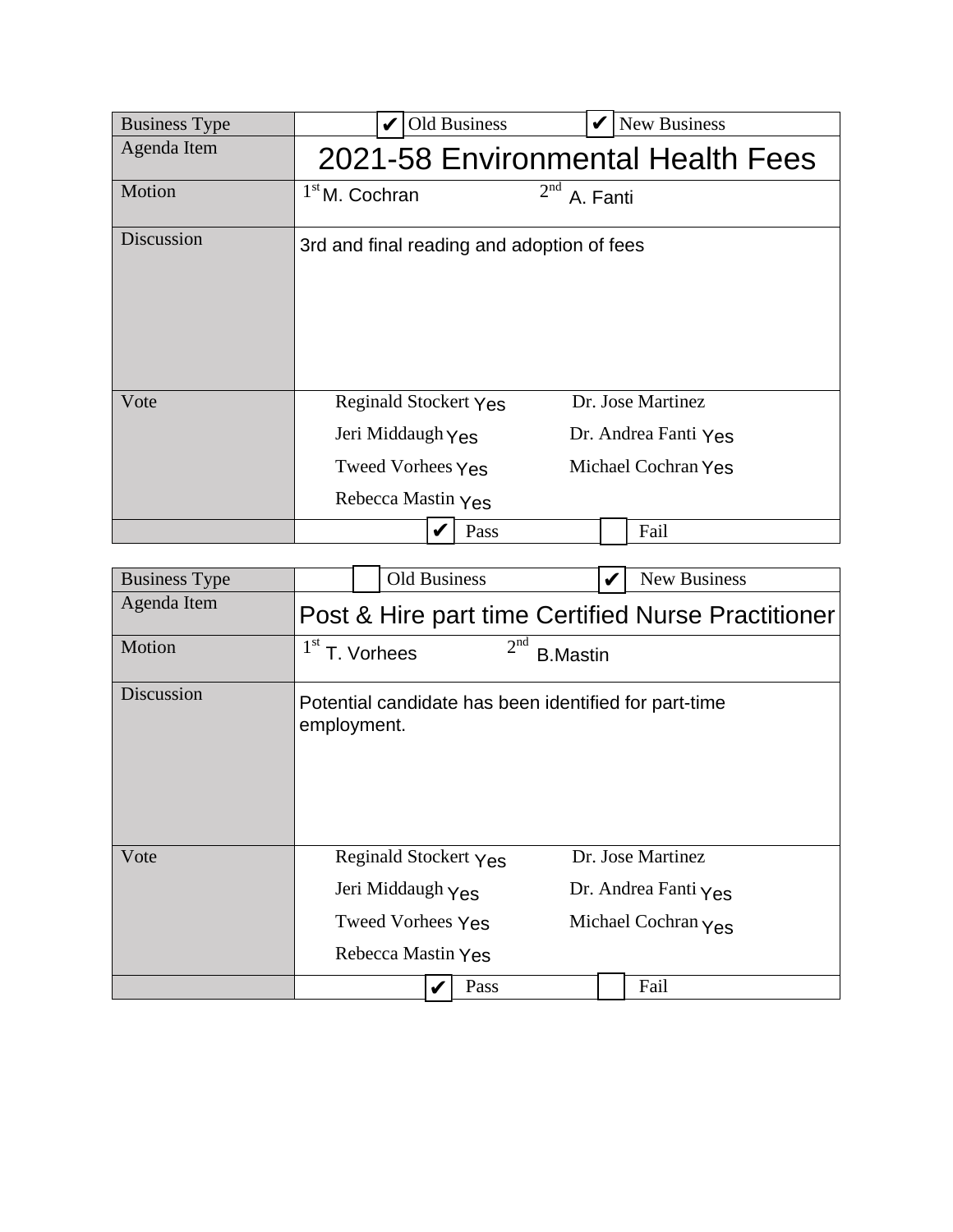|                      | <b>Old Business</b>                                                                                                                                                                                                                                            |      | <b>New Business</b>  |  |
|----------------------|----------------------------------------------------------------------------------------------------------------------------------------------------------------------------------------------------------------------------------------------------------------|------|----------------------|--|
| <b>Business Type</b> |                                                                                                                                                                                                                                                                |      |                      |  |
| Agenda Item          | <b>2022 Medical Clinic Fees</b>                                                                                                                                                                                                                                |      |                      |  |
| Motion               | 2 <sup>nd</sup><br>$1st$ A. Fanti<br>J. Middaugh                                                                                                                                                                                                               |      |                      |  |
| Discussion           | B. Mastin inquired as to why some of the fees increased so<br>substantially. Commissioner Seward responded that this was<br>based on the actual payments made by payers. Some of the<br>fees were under-priced and thus money was "being left on the<br>table" |      |                      |  |
| Vote                 | Reginald Stockert Yes                                                                                                                                                                                                                                          |      | Dr. Jose Martinez    |  |
|                      | Jeri Middaugh Yes                                                                                                                                                                                                                                              |      | Dr. Andrea Fanti Yes |  |
|                      | Tweed Vorhees $Y_{ES}$<br>Michael Cochran Yes                                                                                                                                                                                                                  |      |                      |  |
|                      | Rebecca Mastin Yes                                                                                                                                                                                                                                             |      |                      |  |
|                      |                                                                                                                                                                                                                                                                | Pass | Fail                 |  |

| <b>Business Type</b> | Old Business                 |                 | New Business                                                                                                                  |
|----------------------|------------------------------|-----------------|-------------------------------------------------------------------------------------------------------------------------------|
| Agenda Item          |                              |                 | Micayla Lautzenheiser LOA Request                                                                                             |
| Motion               | 1 <sup>st</sup><br>R. Mastin | 2 <sup>nd</sup> | M. Cochran                                                                                                                    |
| Discussion           |                              |                 | Requesting personal for maternity leave, as a new employee<br>she does not have enough earned leave to take as paid time off. |
| Vote                 | Reginald Stockert Yes        |                 | Dr. Jose Martinez                                                                                                             |
|                      | Jeri Middaugh Yes            |                 | Dr. Andrea Fanti $\gamma_{\text{ES}}$                                                                                         |
|                      | Tweed Vorhees Yes            |                 | Michael Cochran Yes                                                                                                           |
|                      | Rebecca Mastin Yes           |                 |                                                                                                                               |
|                      |                              | Pass            | Fail                                                                                                                          |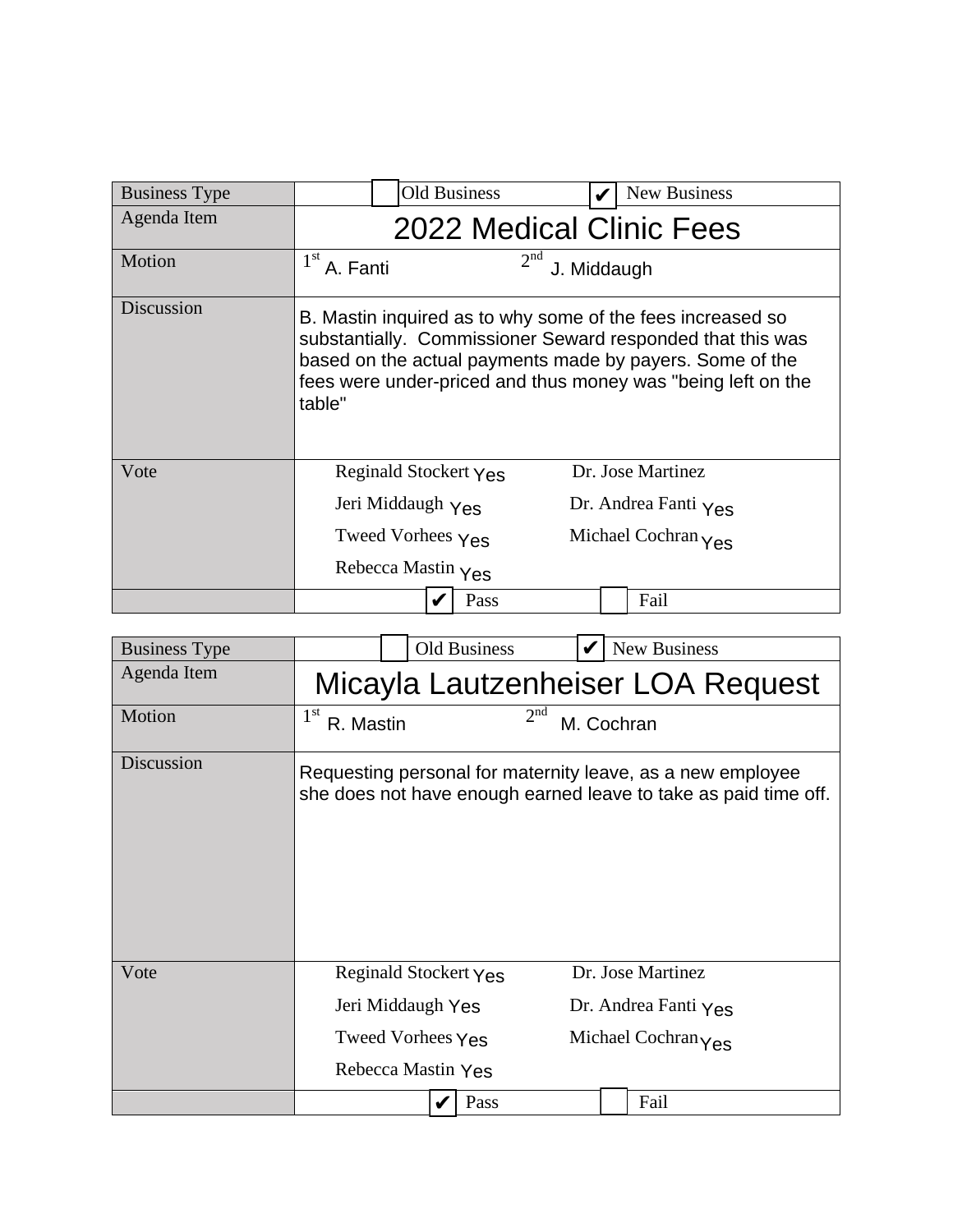| <b>Business Type</b> | <b>Old Business</b>          | <b>New Business</b><br>V                                                      |
|----------------------|------------------------------|-------------------------------------------------------------------------------|
| Agenda Item          |                              | Resignation of Lora Knappenberger, MR Clerical Specialist, effective 12/24/21 |
| Motion               | 1 <sup>st</sup><br>R. Mastin | 2 <sup>nd</sup><br>J. Middaugh                                                |
| Discussion           |                              |                                                                               |
| Vote                 | Reginald Stockert Yes        | Dr. Jose Martinez                                                             |
|                      | Jeri Middaugh Yes            | Dr. Andrea Fanti Yes                                                          |
|                      | Tweed Vorhees Yes            | Michael Cochran Yes                                                           |
|                      | Rebecca Mastin Yes           |                                                                               |
|                      | Pass<br>V                    | Fail                                                                          |
|                      |                              |                                                                               |
| <b>Business Type</b> | <b>Old Business</b>          | New Business<br>V                                                             |
| Agenda Item          |                              | Post & Hire full time Medical Records Clerical Specialist                     |

| <b>Business Type</b> | Old Business                                                                          | New Business<br>V                                                |
|----------------------|---------------------------------------------------------------------------------------|------------------------------------------------------------------|
| Agenda Item          |                                                                                       | Post & Hire full time Medical Records Clerical Specialist        |
| Motion               | 1 <sup>st</sup><br>T. Vorhees                                                         | 2 <sup>nd</sup><br>R. Mastin                                     |
| Discussion           |                                                                                       |                                                                  |
| Vote                 | Reginald Stockert Yes<br>Jeri Middaugh Yes<br>Tweed Vorhees Yes<br>Rebecca Mastin Yes | Dr. Jose Martinez<br>Dr. Andrea Fanti Yes<br>Michael Cochran Yes |
|                      | Pass                                                                                  | Fail                                                             |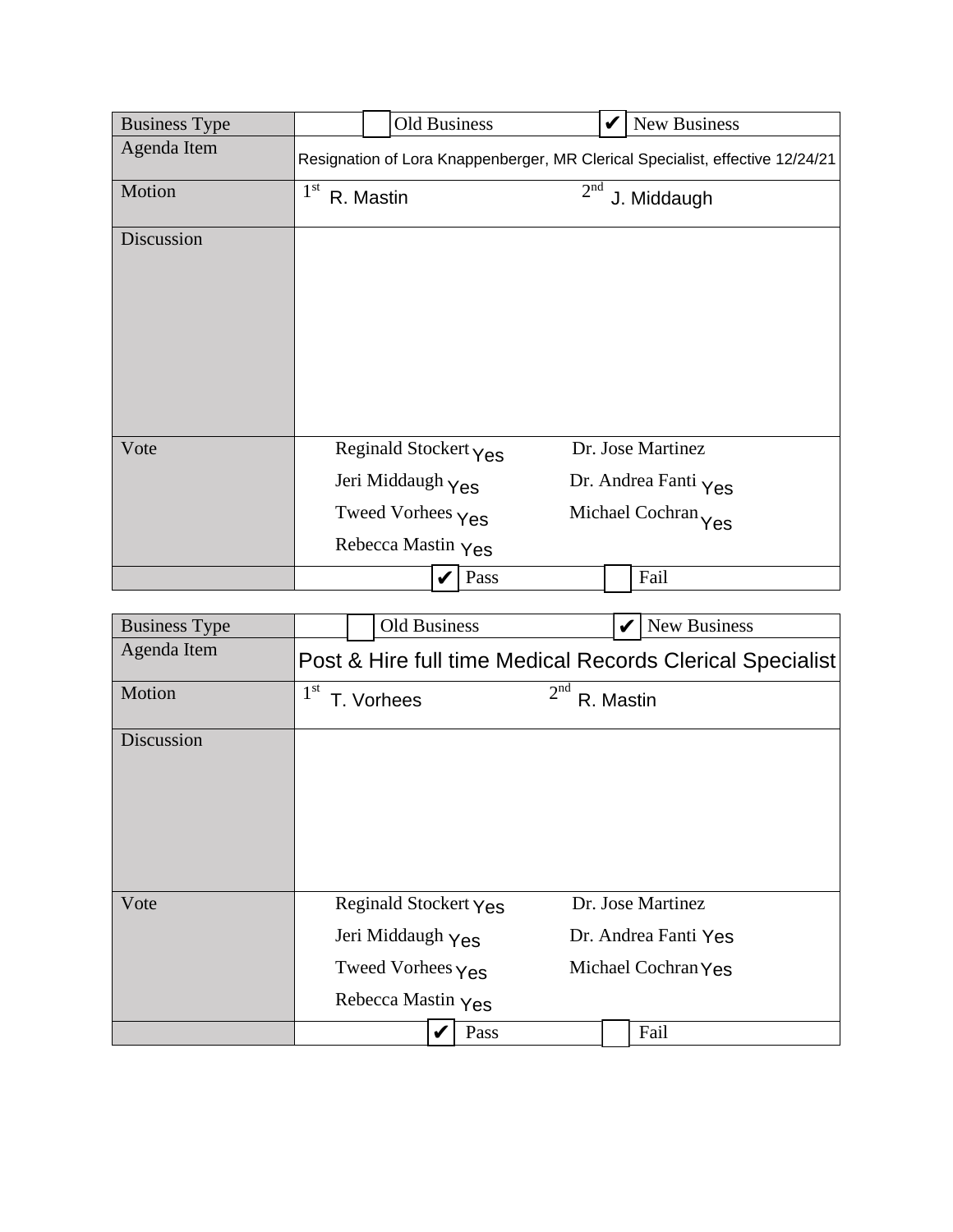| <b>Business Type</b> | <b>Old Business</b>                                                                                                                                                                                                                                                                                                                                                                                                                                                          | $\mathbf{V}$ New Business                                                                                                                                                                               |  |
|----------------------|------------------------------------------------------------------------------------------------------------------------------------------------------------------------------------------------------------------------------------------------------------------------------------------------------------------------------------------------------------------------------------------------------------------------------------------------------------------------------|---------------------------------------------------------------------------------------------------------------------------------------------------------------------------------------------------------|--|
| Agenda Item          |                                                                                                                                                                                                                                                                                                                                                                                                                                                                              | Out of state travel for Autumn Poland, Health Educator                                                                                                                                                  |  |
| Motion               | 1 <sup>st</sup><br>A. Fanti                                                                                                                                                                                                                                                                                                                                                                                                                                                  | 2 <sup>nd</sup><br>R. Mastin                                                                                                                                                                            |  |
| Discussion           | Conference dates: Jan 31-Feb 3                                                                                                                                                                                                                                                                                                                                                                                                                                               | Travel in partnership with the Anti-Drug Coalition (ADC). A grant<br>was obtained by the coalition and so TCHD would not incur any<br>out of pocket cost for this travel aside from the personnel time. |  |
| Vote                 | Reginald Stockert Yes                                                                                                                                                                                                                                                                                                                                                                                                                                                        | Dr. Jose Martinez                                                                                                                                                                                       |  |
|                      | Jeri Middaugh Yes                                                                                                                                                                                                                                                                                                                                                                                                                                                            | Dr. Andrea Fanti $Y_{\text{ES}}$                                                                                                                                                                        |  |
|                      | Tweed Vorhees $\gamma_{\text{ES}}$                                                                                                                                                                                                                                                                                                                                                                                                                                           | Michael Cochran Yes                                                                                                                                                                                     |  |
|                      | Rebecca Mastin Yes                                                                                                                                                                                                                                                                                                                                                                                                                                                           |                                                                                                                                                                                                         |  |
|                      | Pass                                                                                                                                                                                                                                                                                                                                                                                                                                                                         | Fail                                                                                                                                                                                                    |  |
|                      |                                                                                                                                                                                                                                                                                                                                                                                                                                                                              |                                                                                                                                                                                                         |  |
| <b>Business Type</b> | <b>Old Business</b>                                                                                                                                                                                                                                                                                                                                                                                                                                                          | New Business<br>V                                                                                                                                                                                       |  |
| Agenda Item          |                                                                                                                                                                                                                                                                                                                                                                                                                                                                              | Variance application for 6868 Mill Rd, Dundee                                                                                                                                                           |  |
| Motion               | 1 <sup>st</sup><br>M. Cochran                                                                                                                                                                                                                                                                                                                                                                                                                                                | 2 <sup>nd</sup><br>T. Vorhees                                                                                                                                                                           |  |
| Discussion           | Caroline Terakedis, Director of Environmental Health presented the<br>application. The variance request is due to a very small and irregular<br>lot size. An easement must be obtained should the Board approve<br>the variance application. Should the easement be disapproved the<br>variance would also be voided. Commissioner Seward asked<br>Director Terakedis who the installer was on the project. Director<br>Terakedis stated that she did not know at this time. |                                                                                                                                                                                                         |  |

| <b>Business Type</b> | <b>Old Business</b>                                                                                                                                                                                                                                                                                                                                                                                                                                                          | <b>New Business</b>           |  |  |  |  |  |  |
|----------------------|------------------------------------------------------------------------------------------------------------------------------------------------------------------------------------------------------------------------------------------------------------------------------------------------------------------------------------------------------------------------------------------------------------------------------------------------------------------------------|-------------------------------|--|--|--|--|--|--|
| Agenda Item          | Variance application for 6868 Mill Rd, Dundee                                                                                                                                                                                                                                                                                                                                                                                                                                |                               |  |  |  |  |  |  |
| Motion               | 1 <sup>st</sup><br>M. Cochran                                                                                                                                                                                                                                                                                                                                                                                                                                                | 2 <sup>nd</sup><br>T. Vorhees |  |  |  |  |  |  |
| Discussion           | Caroline Terakedis, Director of Environmental Health presented the<br>application. The variance request is due to a very small and irregular<br>lot size. An easement must be obtained should the Board approve<br>the variance application. Should the easement be disapproved the<br>variance would also be voided. Commissioner Seward asked<br>Director Terakedis who the installer was on the project. Director<br>Terakedis stated that she did not know at this time. |                               |  |  |  |  |  |  |
| Vote                 | Reginald Stockert Abstain                                                                                                                                                                                                                                                                                                                                                                                                                                                    | Dr. Jose Martinez             |  |  |  |  |  |  |
|                      | Jeri Middaugh Yes                                                                                                                                                                                                                                                                                                                                                                                                                                                            | Dr. Andrea Fanti Yes          |  |  |  |  |  |  |
|                      | Tweed Vorhees Yes                                                                                                                                                                                                                                                                                                                                                                                                                                                            | Michael Cochran Yes           |  |  |  |  |  |  |
|                      | Rebecca Mastin Yes                                                                                                                                                                                                                                                                                                                                                                                                                                                           |                               |  |  |  |  |  |  |
|                      | Pass                                                                                                                                                                                                                                                                                                                                                                                                                                                                         | Fail                          |  |  |  |  |  |  |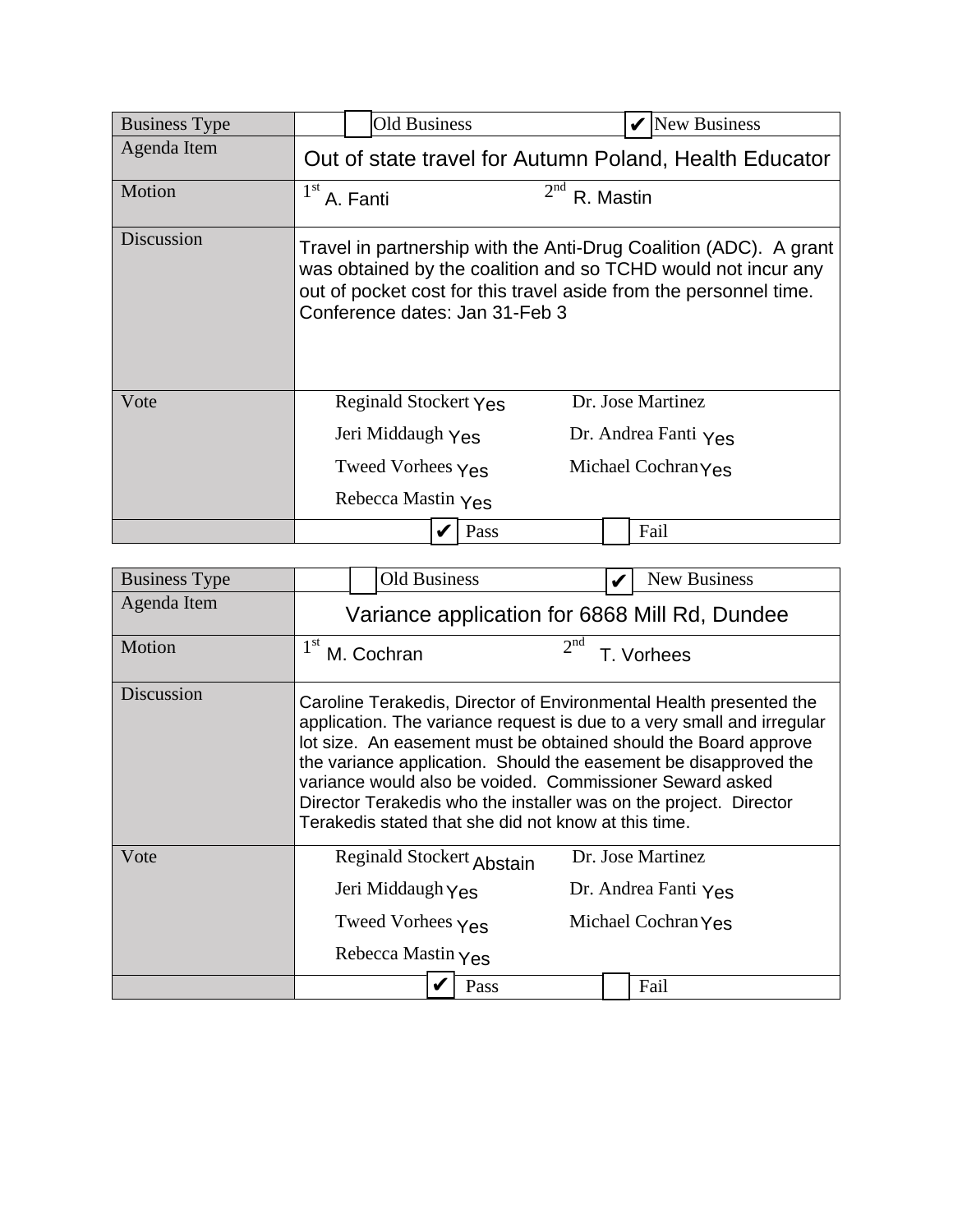| <b>Business Type</b> | <b>Old Business</b>                                                                                       | New Business                                                                                                                                                                               |  |  |  |  |  |  |
|----------------------|-----------------------------------------------------------------------------------------------------------|--------------------------------------------------------------------------------------------------------------------------------------------------------------------------------------------|--|--|--|--|--|--|
| Agenda Item          | <b>T017 2022 Budget</b>                                                                                   |                                                                                                                                                                                            |  |  |  |  |  |  |
| Motion               | 2 <sup>nd</sup><br>$1^{\rm st}$<br>A. Fanti                                                               | T. Vorhees                                                                                                                                                                                 |  |  |  |  |  |  |
| Discussion           | April of the previous year. At that time no budget was<br>so that the auditor can allow for expenditures. | Commissioner Seward explained that budgets are set in the<br>established for this fund, however there are monies remaining<br>that should be spent down and thus a budget must be approved |  |  |  |  |  |  |
| Vote                 | Reginald Stockert Yes                                                                                     | Dr. Jose Martinez                                                                                                                                                                          |  |  |  |  |  |  |
|                      | Jeri Middaugh Yes<br>Dr. Andrea Fanti Yes                                                                 |                                                                                                                                                                                            |  |  |  |  |  |  |
|                      | Tweed Vorhees Yes<br>Michael Cochran Yes                                                                  |                                                                                                                                                                                            |  |  |  |  |  |  |
|                      | Rebecca Mastin Yes                                                                                        |                                                                                                                                                                                            |  |  |  |  |  |  |
|                      | Pass                                                                                                      | Fail                                                                                                                                                                                       |  |  |  |  |  |  |

| <b>Business Type</b> |                                          |                                              | <b>Old Business</b>                     |  |  | New Business                                                                                                                                                                                                                                         |  |
|----------------------|------------------------------------------|----------------------------------------------|-----------------------------------------|--|--|------------------------------------------------------------------------------------------------------------------------------------------------------------------------------------------------------------------------------------------------------|--|
| Agenda Item          | <b>T052 2022 Budget</b>                  |                                              |                                         |  |  |                                                                                                                                                                                                                                                      |  |
| Motion               | 1 <sup>st</sup>                          | 2 <sup>nd</sup><br>M. Cochran<br>J. Middaugh |                                         |  |  |                                                                                                                                                                                                                                                      |  |
| Discussion           |                                          |                                              | utilized in part to fund a new vehicle. |  |  | T052 identified by Commissioner Seward as "Infectious Waste<br>fund", monies will be used for Environmental Health related<br>expenses. It was noted that all the expenses are in the<br>equipment line. Commissioner Seward stated that it would be |  |
| Vote                 |                                          | Reginald Stockert Yes                        |                                         |  |  | Dr. Jose Martinez                                                                                                                                                                                                                                    |  |
|                      | Jeri Middaugh Yes                        |                                              |                                         |  |  | Dr. Andrea Fanti Yes                                                                                                                                                                                                                                 |  |
|                      | Tweed Vorhees Yes<br>Michael Cochran Yes |                                              |                                         |  |  |                                                                                                                                                                                                                                                      |  |
|                      | Rebecca Mastin Yes                       |                                              |                                         |  |  |                                                                                                                                                                                                                                                      |  |
|                      |                                          |                                              | Pass                                    |  |  | Fail                                                                                                                                                                                                                                                 |  |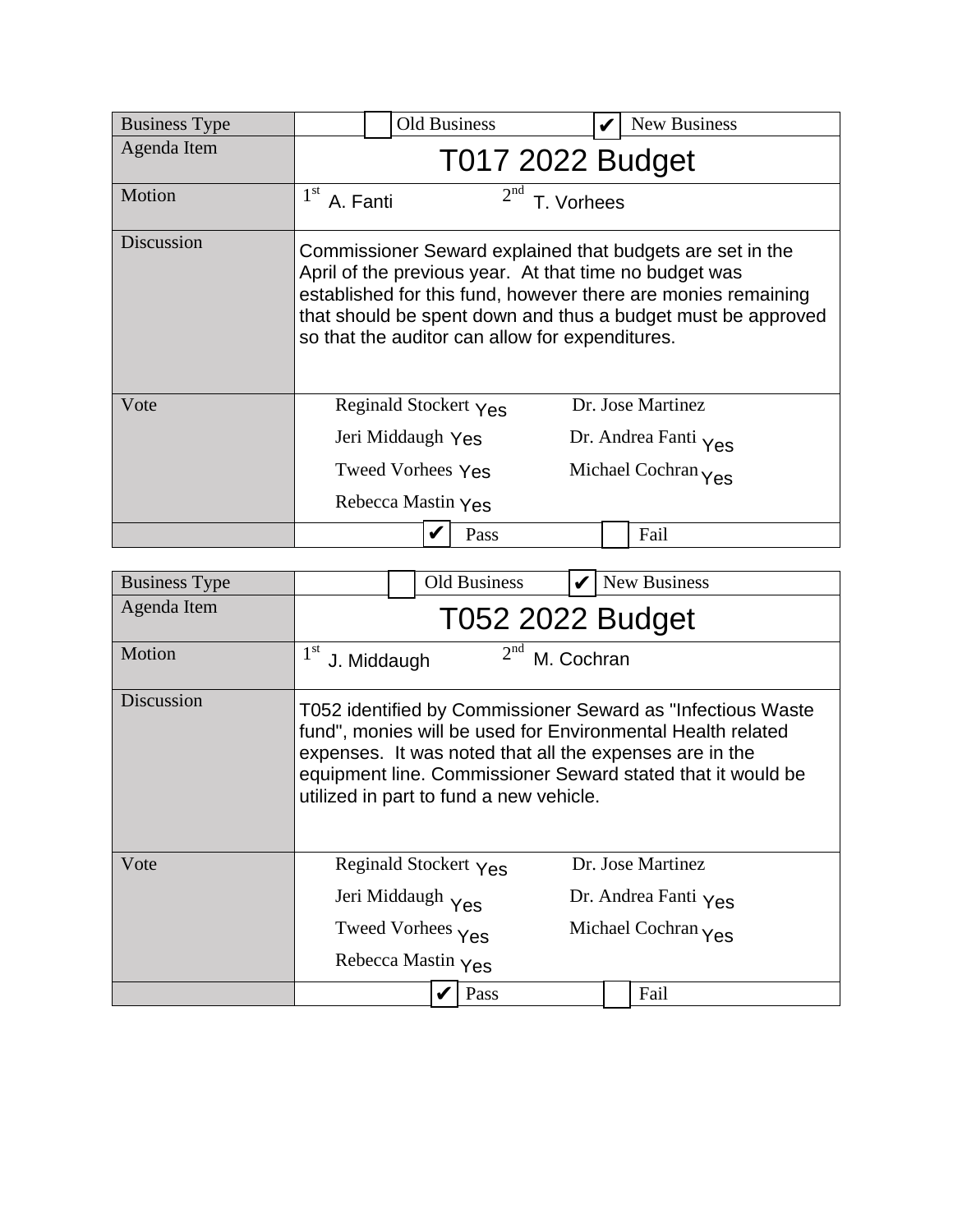| <b>Business Type</b> | <b>Old Business</b>                                                                   | New Business                                                     |  |  |  |  |  |
|----------------------|---------------------------------------------------------------------------------------|------------------------------------------------------------------|--|--|--|--|--|
| Agenda Item          | T055 2022 Budget                                                                      |                                                                  |  |  |  |  |  |
| Motion               | 1 <sup>st</sup><br>R. Mastin                                                          | 2 <sup>nd</sup><br>J. Middaugh                                   |  |  |  |  |  |
| Discussion           | and prevention activities.                                                            | Budget amount \$32,500. Fund is for tobacco related cessation    |  |  |  |  |  |
| Vote                 | Reginald Stockert Yes<br>Jeri Middaugh Yes<br>Tweed Vorhees Yes<br>Rebecca Mastin Yes | Dr. Jose Martinez<br>Dr. Andrea Fanti Yes<br>Michael Cochran Yes |  |  |  |  |  |
|                      | Pass                                                                                  | Fail                                                             |  |  |  |  |  |

| <b>Business Type</b> |                                                      |                       | Old Business                           |             |  | New Business                                                                                                                                                                                                                                                                                                                             |  |  |
|----------------------|------------------------------------------------------|-----------------------|----------------------------------------|-------------|--|------------------------------------------------------------------------------------------------------------------------------------------------------------------------------------------------------------------------------------------------------------------------------------------------------------------------------------------|--|--|
| Agenda Item          | <b>ECS T057 2022 Budget</b>                          |                       |                                        |             |  |                                                                                                                                                                                                                                                                                                                                          |  |  |
| Motion               | $1^{\rm st}$<br>A. Fanti                             |                       | 2 <sup>nd</sup>                        | J. Middaugh |  |                                                                                                                                                                                                                                                                                                                                          |  |  |
| Discussion           |                                                      |                       | in the amount of \$50,000 for FY 2022. |             |  | Early childhood safety fund awarded an additional \$50,000 from<br>the Ohio Department of Job and Family Services. This program<br>provides "safety related equipment to families such as cribs, car<br>seats, smoke detectors, etc. This is new monies that the Health<br>Education Department applied for and the funds were continued |  |  |
| Vote                 |                                                      | Reginald Stockert Yes |                                        |             |  | Dr. Jose Martinez                                                                                                                                                                                                                                                                                                                        |  |  |
|                      | Jeri Middaugh Yes                                    |                       | Dr. Andrea Fanti Yes                   |             |  |                                                                                                                                                                                                                                                                                                                                          |  |  |
|                      | Tweed Vorhees $Y_{\text{ES}}$<br>Michael Cochran Yes |                       |                                        |             |  |                                                                                                                                                                                                                                                                                                                                          |  |  |
|                      | Rebecca Mastin Yes                                   |                       |                                        |             |  |                                                                                                                                                                                                                                                                                                                                          |  |  |
|                      |                                                      |                       | Pass                                   |             |  | Fail                                                                                                                                                                                                                                                                                                                                     |  |  |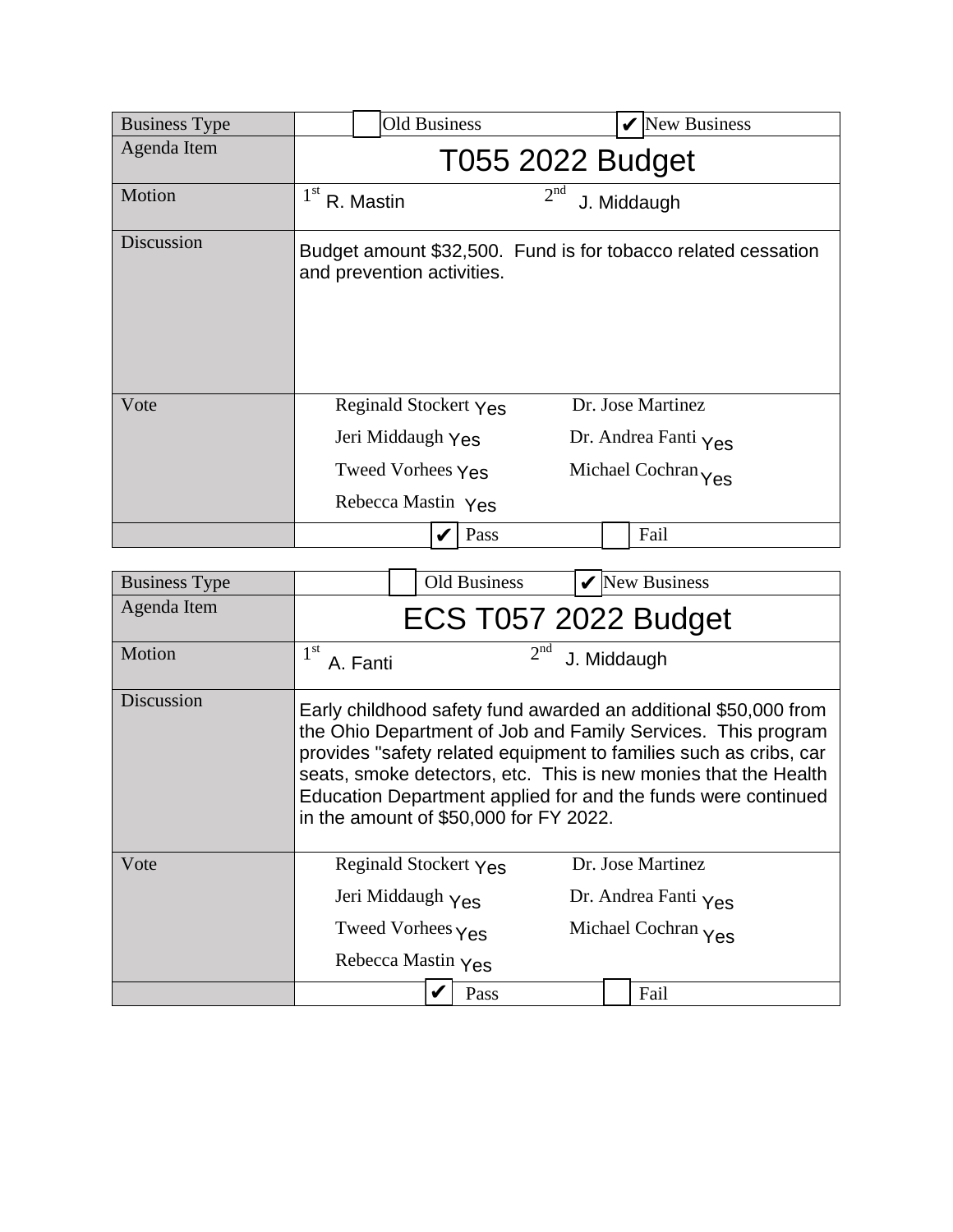| <b>Business Type</b> | Old Business                                                                                     | New Business                                                                                                           |  |  |  |  |  |  |
|----------------------|--------------------------------------------------------------------------------------------------|------------------------------------------------------------------------------------------------------------------------|--|--|--|--|--|--|
| Agenda Item          | <b>Enhanced Operations T059 2022 Budget</b>                                                      |                                                                                                                        |  |  |  |  |  |  |
| Motion               | $1^{\rm st}$<br>R. Mastin                                                                        | 2 <sup>nd</sup><br>M. Cochran                                                                                          |  |  |  |  |  |  |
| Discussion           | of the funds to the City of New Philadelphia.                                                    | Additional funding passed through the Ohio Department of<br>Health from Federal dollars. TCHD also passes through some |  |  |  |  |  |  |
| Vote                 | Reginald Stockert <sub>Ves</sub><br>Jeri Middaugh <sub>Ves</sub><br>Tweed Vorhees <sub>Ves</sub> | Dr. Jose Martinez<br>Dr. Andrea Fanti yes<br>Michael Cochran yes                                                       |  |  |  |  |  |  |
|                      | Rebecca Mastin yes<br>Pass                                                                       | Fail                                                                                                                   |  |  |  |  |  |  |

| <b>Business Type</b> | <b>Old Business</b>                             | <b>New Business</b>                                                                                                                                                                            |  |  |  |  |
|----------------------|-------------------------------------------------|------------------------------------------------------------------------------------------------------------------------------------------------------------------------------------------------|--|--|--|--|
| Agenda Item          |                                                 | Mosquito Control T060 2022 Budget                                                                                                                                                              |  |  |  |  |
| Motion               | $1^{\rm st}$<br>A. Fanti                        | $2nd$ J. Middaugh                                                                                                                                                                              |  |  |  |  |
| Discussion           | reduce mosquito breeding grounds.               | Monies from the Ohio EPA. Awarded in 2021, carryover to 2022<br>approximately \$7,000. Monies in the contract line for the<br>purposes of a Scrap Tire event for the community in an effort to |  |  |  |  |
| Vote                 | <b>Reginald Stockert Yes</b>                    | Dr. Jose Martinez                                                                                                                                                                              |  |  |  |  |
|                      | Jeri Middaugh Yes                               | Dr. Andrea Fanti Yes                                                                                                                                                                           |  |  |  |  |
|                      | <b>Tweed Vorhees Yes</b><br>Michael Cochran Yes |                                                                                                                                                                                                |  |  |  |  |
|                      | Rebecca Mastin Yes                              |                                                                                                                                                                                                |  |  |  |  |
|                      | Pass                                            | Fail                                                                                                                                                                                           |  |  |  |  |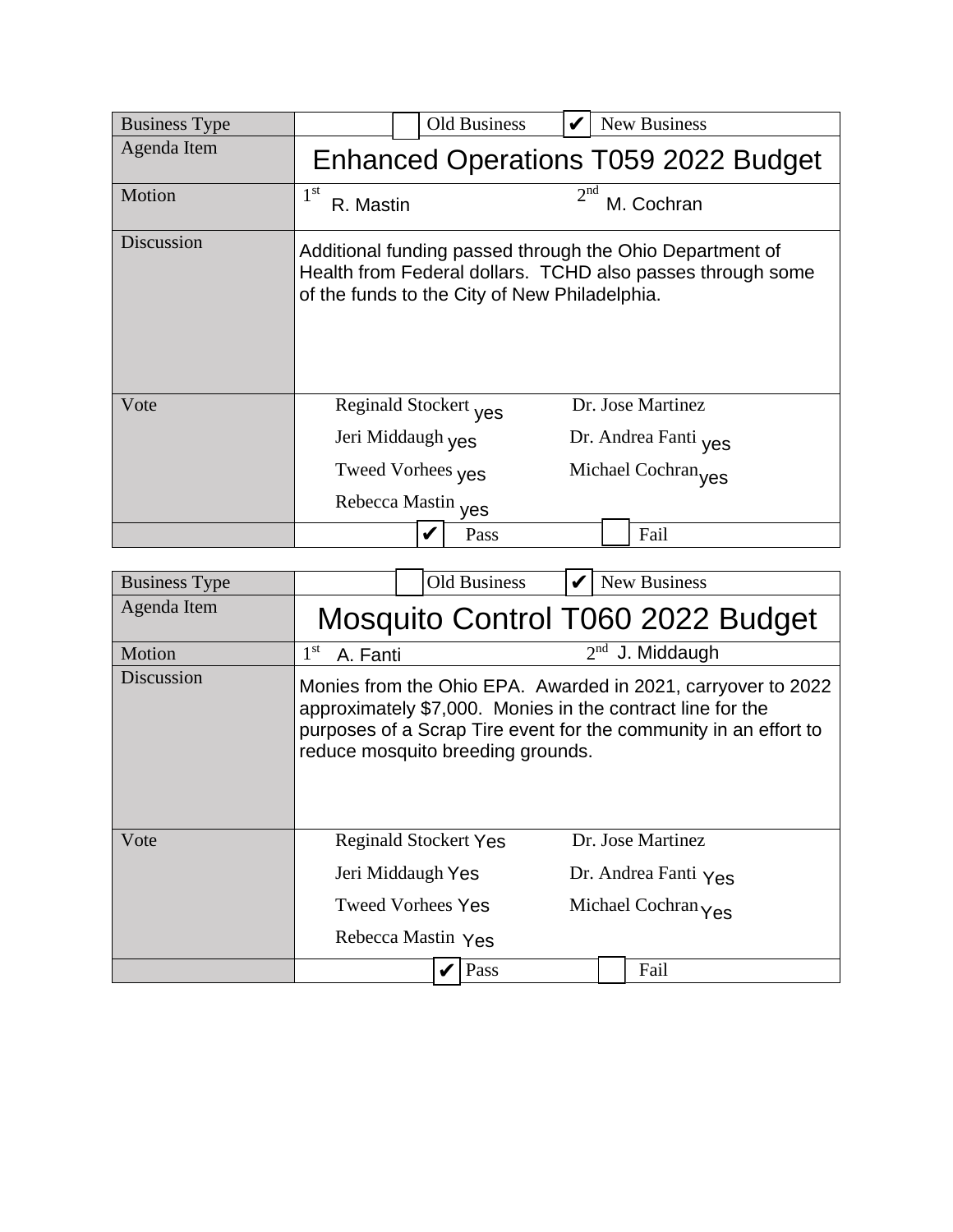| <b>Business Type</b> | <b>Old Business</b>       | <b>New Business</b>                                                                                                                                                                |  |  |  |  |
|----------------------|---------------------------|------------------------------------------------------------------------------------------------------------------------------------------------------------------------------------|--|--|--|--|
| Agenda Item          |                           | Rural Health Clinic T061 2022 Budget                                                                                                                                               |  |  |  |  |
| Motion               | $1^{\rm st}$<br>R. Mastin | 2 <sup>nd</sup><br>J. Middaugh                                                                                                                                                     |  |  |  |  |
| Discussion           |                           | Funds from the Department of Health and Human Services.<br>Funds are to be used for COVID-19 testing and contact tracing<br>for rural health centers. Amount just over \$60,000.00 |  |  |  |  |
| Vote                 | Reginald Stockert yes     | Dr. Jose Martinez                                                                                                                                                                  |  |  |  |  |
|                      | Jeri Middaugh yes         | Dr. Andrea Fanti $v$ es                                                                                                                                                            |  |  |  |  |
|                      | <b>Tweed Vorhees yes</b>  | Michael Cochran <sub>ves</sub>                                                                                                                                                     |  |  |  |  |
|                      | Rebecca Mastin yes        |                                                                                                                                                                                    |  |  |  |  |
|                      | Pass                      | Fail                                                                                                                                                                               |  |  |  |  |

| <b>Business Type</b> | <b>Old Business</b>                                                                                                                                        | New Business                                                                                                                                                                                                                                                                                                                                                                                                                                                                                                                                                                      |  |  |  |  |  |  |
|----------------------|------------------------------------------------------------------------------------------------------------------------------------------------------------|-----------------------------------------------------------------------------------------------------------------------------------------------------------------------------------------------------------------------------------------------------------------------------------------------------------------------------------------------------------------------------------------------------------------------------------------------------------------------------------------------------------------------------------------------------------------------------------|--|--|--|--|--|--|
| Agenda Item          | 2021-61 Petty Cash                                                                                                                                         |                                                                                                                                                                                                                                                                                                                                                                                                                                                                                                                                                                                   |  |  |  |  |  |  |
| Motion               | $1^{\rm st}$<br>M. Cochran                                                                                                                                 | T. Vorhees                                                                                                                                                                                                                                                                                                                                                                                                                                                                                                                                                                        |  |  |  |  |  |  |
| Discussion           | methods of disbursement, such as a check, should be used in lieu of the use of petty cash.<br>request reimbursement of the petty cash fund, when required. | The Board of Health, on this 15th day of December 2021, passes this resolution with majority vote at the regular<br>scheduled meeting of the Tuscarawas County Board of Health establishing a policy for the petty cash fund.<br>This fund total is not to exceed amount of \$200. Petty cash may be used to cover small expenses not to exceed \$50<br>per transaction and may not be used to pay a vendor invoice or payroll expenses. Whenever possible, other<br>The petty cash fund shall have a designated custodian to track disbursements from the petty cash fund and to |  |  |  |  |  |  |
| Vote                 | Reginald Stockert yes<br>Jeri Middaugh yes<br>Tweed Vorhees yes<br>Rebecca Mastin yes                                                                      | Dr. Jose Martinez<br>Dr. Andrea Fanti yes<br>Michael Cochran yes                                                                                                                                                                                                                                                                                                                                                                                                                                                                                                                  |  |  |  |  |  |  |
|                      | Pass                                                                                                                                                       | Fail                                                                                                                                                                                                                                                                                                                                                                                                                                                                                                                                                                              |  |  |  |  |  |  |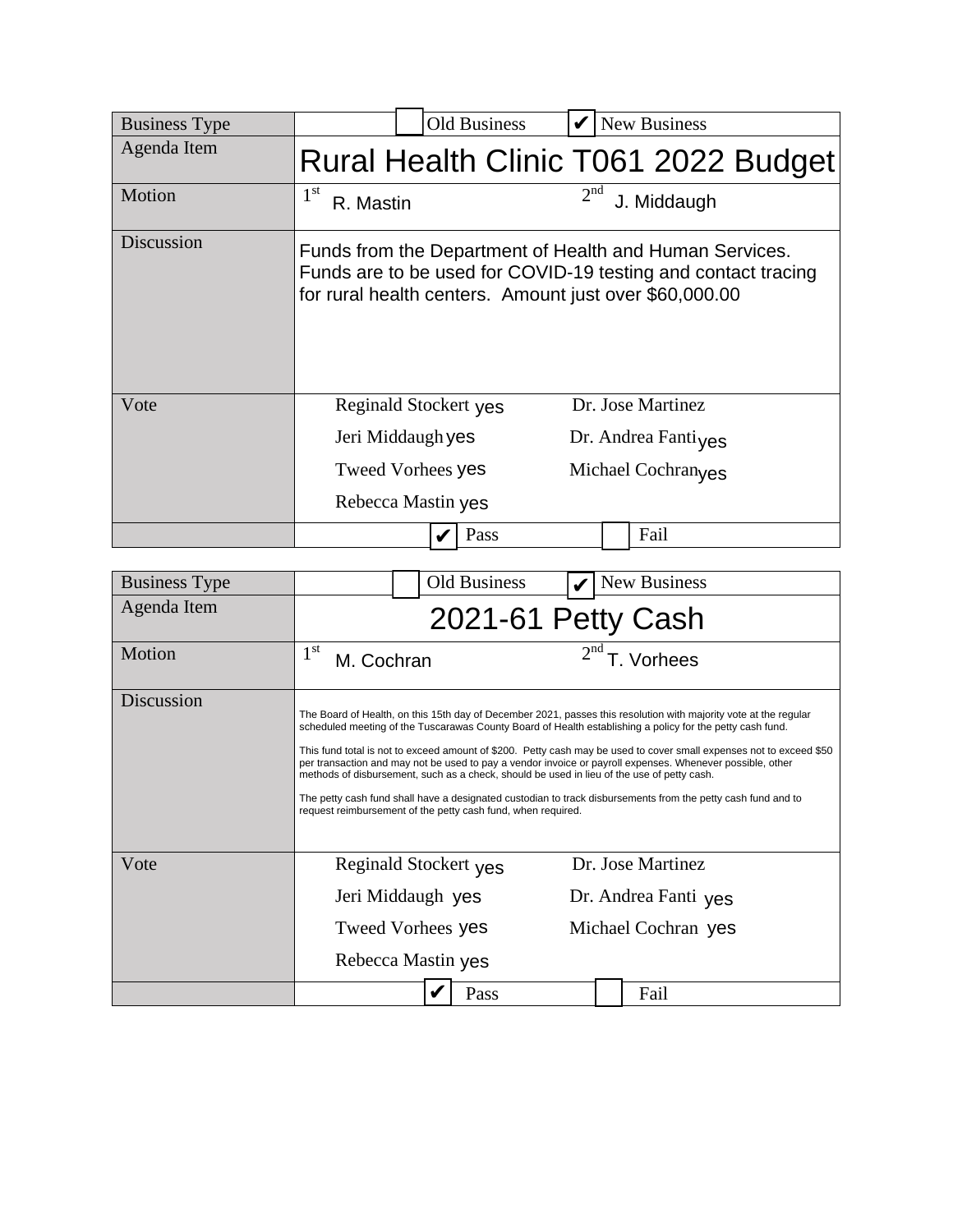| <b>Business Type</b> |                                                             | <b>Old Business</b>              |                      |  |  | <b>New Business</b>                                                                                                                                                                                                                                       |  |
|----------------------|-------------------------------------------------------------|----------------------------------|----------------------|--|--|-----------------------------------------------------------------------------------------------------------------------------------------------------------------------------------------------------------------------------------------------------------|--|
| Agenda Item          | 2021-63 Cash Advance Repayment from WIC T000 to Health E000 |                                  |                      |  |  |                                                                                                                                                                                                                                                           |  |
| Motion               | 2 <sup>nd</sup><br>$1stR$ . Mastin<br>J. Middaugh           |                                  |                      |  |  |                                                                                                                                                                                                                                                           |  |
| Discussion           | Health (E000).                                              |                                  |                      |  |  | The Board of Health, on this 15th day of December 2021,<br>passes this resolution with majority vote at the regular scheduled<br>meeting of the Tuscarawas County Board of Health approving a<br>cash advance repayment of \$20,000.00 from WIC (T000) to |  |
| Vote                 |                                                             | Reginald Stockert <sub>Ves</sub> |                      |  |  | Dr. Jose Martinez                                                                                                                                                                                                                                         |  |
|                      | Jeri Middaugh yes                                           |                                  | Dr. Andrea Fanti yes |  |  |                                                                                                                                                                                                                                                           |  |
|                      |                                                             | Tweed Vorhees yes                | Michael Cochran yes  |  |  |                                                                                                                                                                                                                                                           |  |
|                      | Rebecca Mastin yes                                          |                                  |                      |  |  |                                                                                                                                                                                                                                                           |  |
|                      |                                                             |                                  | Pass                 |  |  | Fail                                                                                                                                                                                                                                                      |  |

| <b>Business Type</b> |                                                                          | <b>Old Business</b>              |      |                      |  | <b>New Business</b>                                                                                                                                                                                                                                         |  |
|----------------------|--------------------------------------------------------------------------|----------------------------------|------|----------------------|--|-------------------------------------------------------------------------------------------------------------------------------------------------------------------------------------------------------------------------------------------------------------|--|
| Agenda Item          | 2021-64 Cash Advance Repayment from Safe Communities T015 to Health E000 |                                  |      |                      |  |                                                                                                                                                                                                                                                             |  |
| Motion               | 2 <sup>nd</sup><br>$1^{\rm st}$<br>M. Cochran<br>R. Mastin               |                                  |      |                      |  |                                                                                                                                                                                                                                                             |  |
| Discussion           |                                                                          | (T015) to Health (E000).         |      |                      |  | The Board of Health, on this 15th day of December 2021,<br>passes this resolution with majority vote at the regular scheduled<br>meeting of the Tuscarawas County Board of Health approving a<br>cash advance repayment of \$2,500.00 from Safe Communities |  |
| Vote                 |                                                                          | Reginald Stockert <sub>Ves</sub> |      |                      |  | Dr. Jose Martinez                                                                                                                                                                                                                                           |  |
|                      | Jeri Middaugh yes                                                        |                                  |      | Dr. Andrea Fanti yes |  |                                                                                                                                                                                                                                                             |  |
|                      | Tweed Vorhees yes                                                        |                                  |      | Michael Cochran yes  |  |                                                                                                                                                                                                                                                             |  |
|                      | Rebecca Mastin yes                                                       |                                  |      |                      |  |                                                                                                                                                                                                                                                             |  |
|                      |                                                                          |                                  | Pass |                      |  | Fail                                                                                                                                                                                                                                                        |  |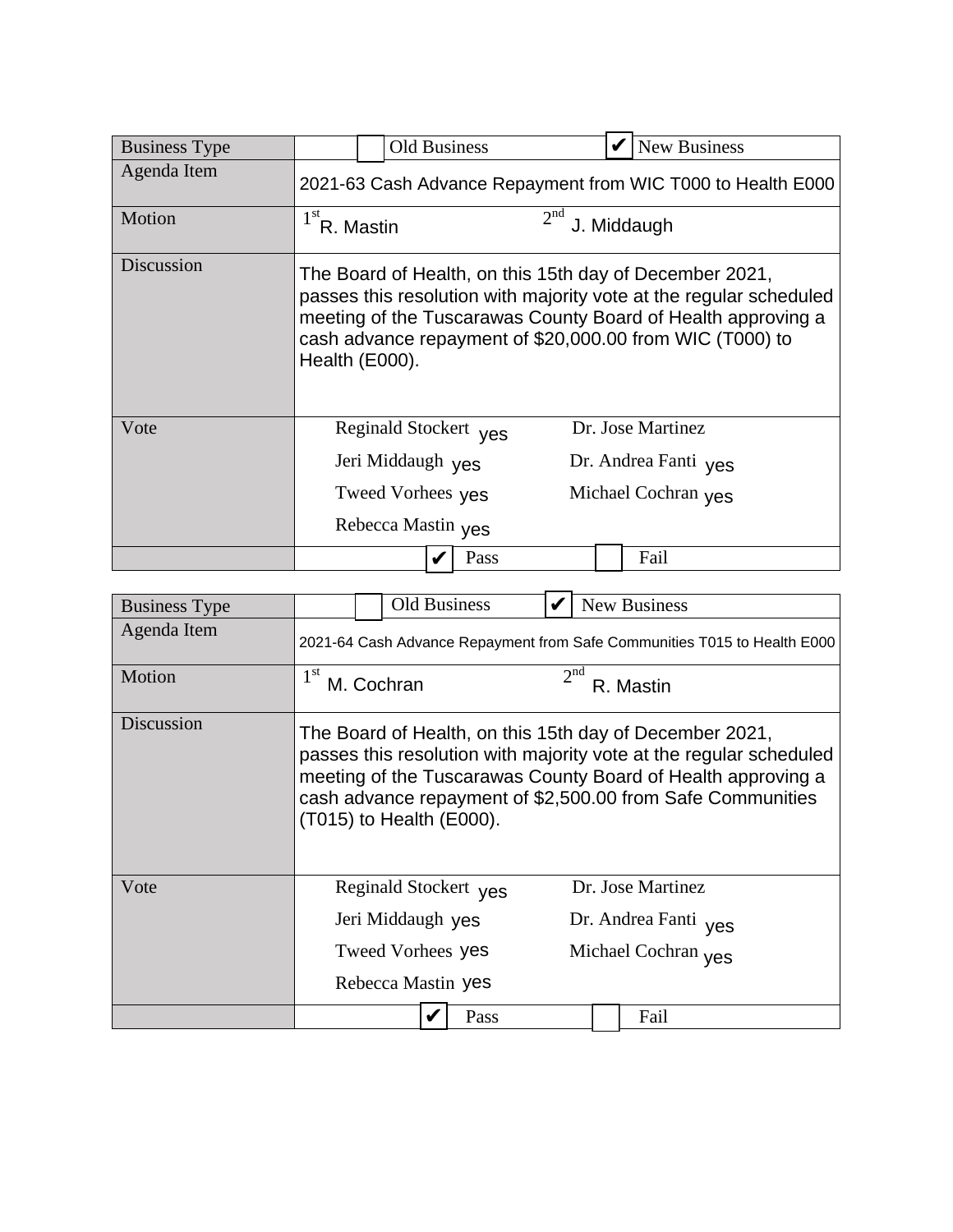| <b>Business Type</b> | <b>Old Business</b>                                         | New Business                                                                                                                                                                                                                                                |  |  |  |  |  |  |
|----------------------|-------------------------------------------------------------|-------------------------------------------------------------------------------------------------------------------------------------------------------------------------------------------------------------------------------------------------------------|--|--|--|--|--|--|
| Agenda Item          | 2021-65 Cash Advance Repayment from ECS T057 to Health E000 |                                                                                                                                                                                                                                                             |  |  |  |  |  |  |
| Motion               | $2nd$ J. Middaugh<br>1 <sup>st</sup><br>R. Mastin           |                                                                                                                                                                                                                                                             |  |  |  |  |  |  |
| Discussion           | Safety (T057) to Health (E000).                             | The Board of Health, on this 15th day of December 2021,<br>passes this resolution with majority vote at the regular scheduled<br>meeting of the Tuscarawas County Board of Health approving a<br>cash advance repayment of \$12,000.00 from Early Childhood |  |  |  |  |  |  |
| Vote                 | Reginald Stockert yes                                       | Dr. Jose Martinez                                                                                                                                                                                                                                           |  |  |  |  |  |  |
|                      | Jeri Middaugh yes                                           | Dr. Andrea Fanti yes                                                                                                                                                                                                                                        |  |  |  |  |  |  |
|                      | Tweed Vorhees yes                                           | Michael Cochran yes                                                                                                                                                                                                                                         |  |  |  |  |  |  |
|                      | Rebecca Mastin yes                                          |                                                                                                                                                                                                                                                             |  |  |  |  |  |  |
|                      | Pass                                                        | Fail                                                                                                                                                                                                                                                        |  |  |  |  |  |  |

| <b>Business Type</b> |                                                                                     | Old Business | <b>New Business</b>                                      |
|----------------------|-------------------------------------------------------------------------------------|--------------|----------------------------------------------------------|
| Agenda Item          |                                                                                     |              |                                                          |
| Motion               | 1 <sup>st</sup>                                                                     |              | 2 <sup>nd</sup>                                          |
| Discussion           |                                                                                     |              |                                                          |
| Vote                 | <b>Reginald Stockert</b><br>Jeri Middaugh<br><b>Tweed Vorhees</b><br>Rebecca Mastin |              | Dr. Jose Martinez<br>Dr. Andrea Fanti<br>Michael Cochran |
|                      |                                                                                     | Pass         | Fail                                                     |